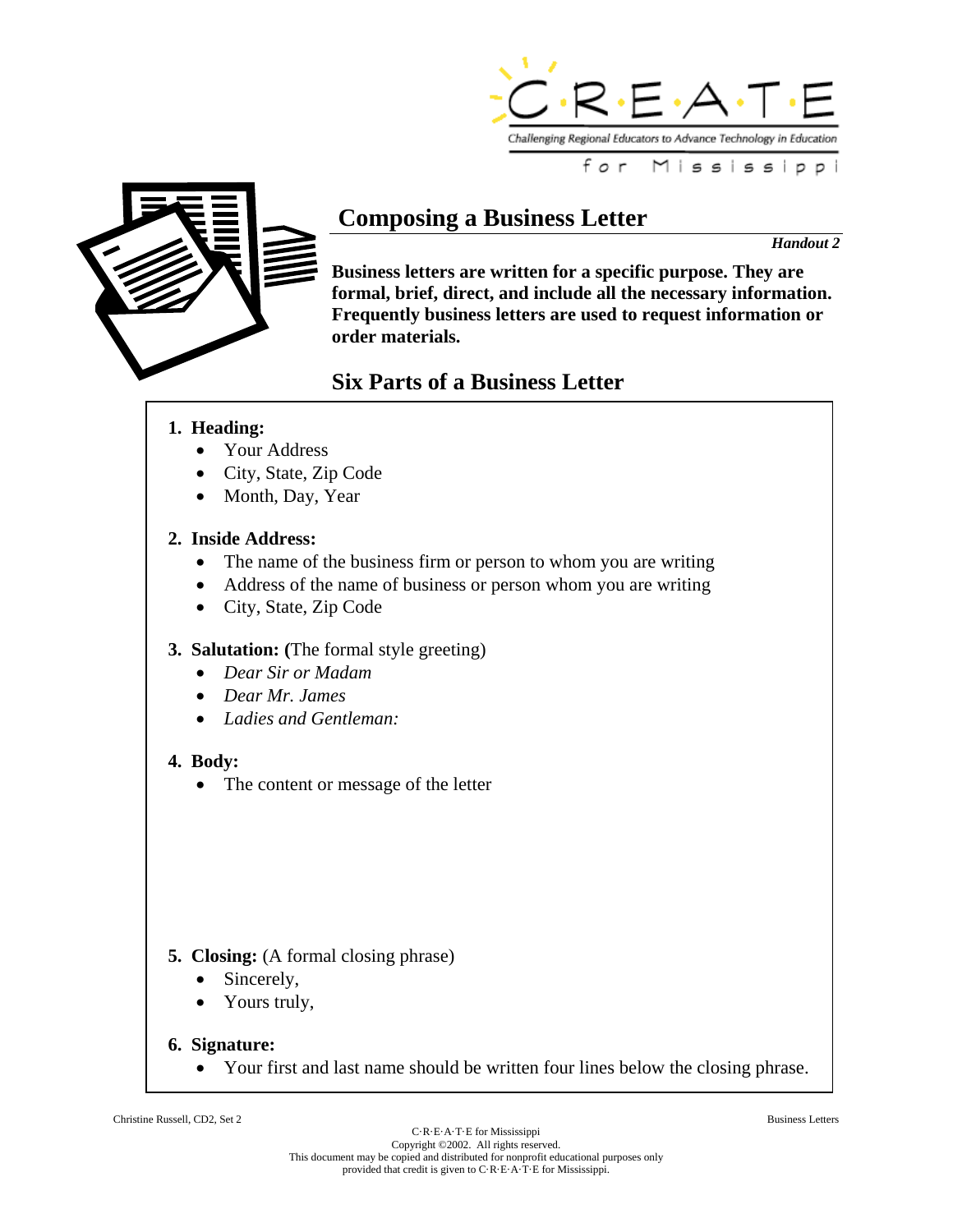

**In creating a business letter, you will practice adding and deleting text, using the spellcheck option, reviewing what you have written, and printing the final document.** 

- **1) Using word-processing software, type in the heading with your own address and the current date.**
- **2) Type in the inside address with the person or company's address receiving the letter. You may also include the person's title after the name.** *For example, Mr. John Jones, President***.**
- **3) Insert salutation or greeting. The formal greeting is always followed by a colon (:). If a specific name is not known, the greeting is** *Dear Sir or Madam***.**
- **4) Write a letter requesting information. State the purpose of the letter. Be sure the facts are given brief, logical way. Indent each new paragraph by pressing the TAB key one time.**
- **5) You may choose one of the following topics to write about:** 
	- **The Chamber of Commerce of a community asking for information on that community**
	- **A children's author or publishing company telling why the student liked a particular book**
	- **A company asking for product information**
	- **An environmental group requesting information on the cause they support**
	- **The President or a member of the Congressional delegation offering support or raising questions about a particular issue**
	- **A letter to the editor of the local newspaper about some local issue**
	- **The Web master of a Web page that the student likes commenting on the Web site**
- **6) Insert a closing followed by a comma. Only the first word of the closing is capitalized. For example, Yours truly.**

Christine Russell, CD2, Set 2 Business Letters